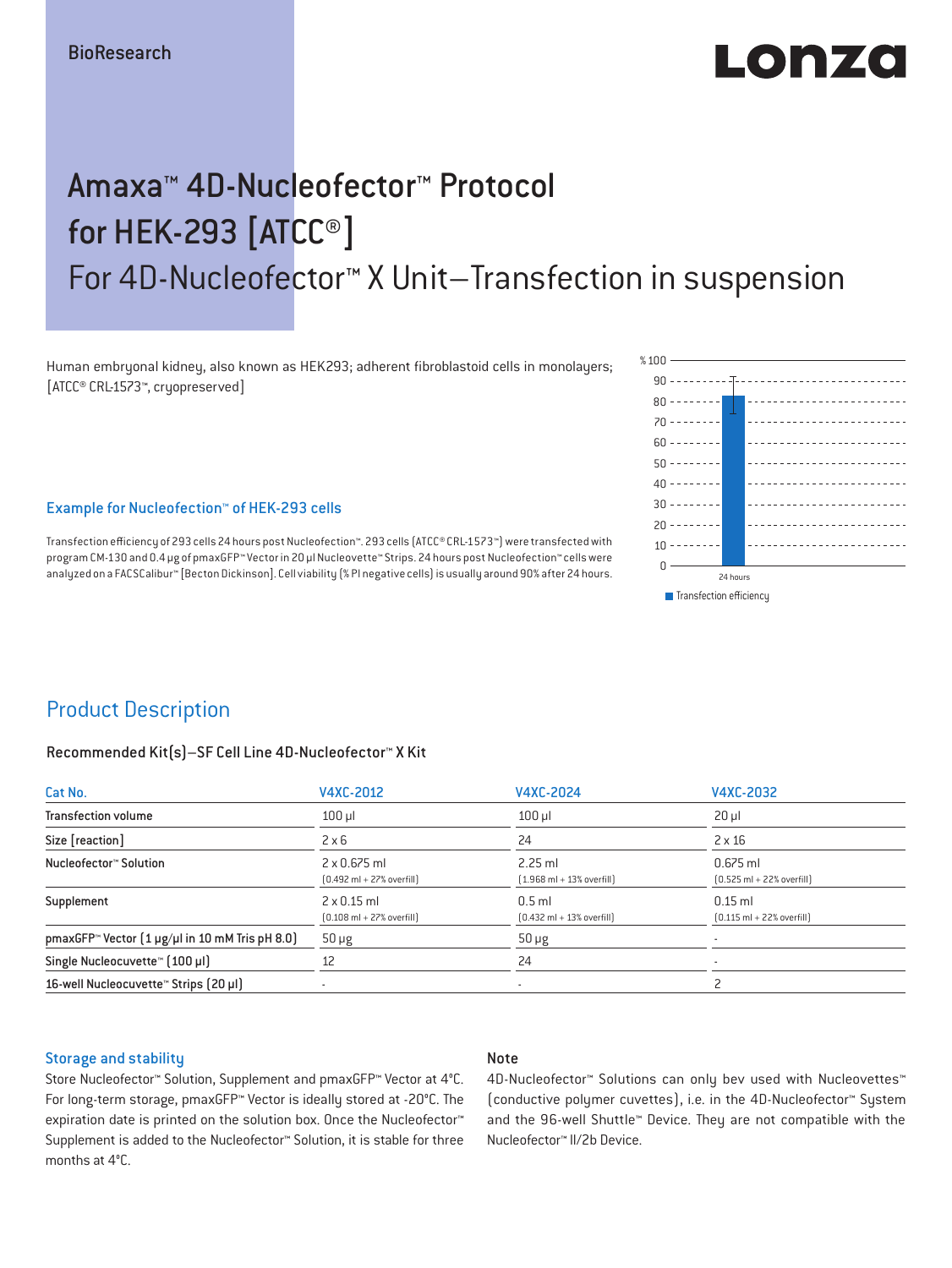### Required Material

### Note

Please make sure that the entire supplement is added to the Nucleofector<sup>™</sup> Solution. The ratio of Nucleofector™ Solution to supplement is 4.5:1 (see table 1)

- 4D-Nucleofector™ System (4D-Nucleofector™ Core Unit and 4D-Nucleofector™ X Unit)
- Supplemented 4D-Nucleofector™ Solution at room temperature
- Supplied 100 µl single Nucleocuvette™ or 20 µl 16-well Nucleocuvette™ Strips
- Compatible tips for 20 µl Nucleocuvette™ Strips: epT.I.P.S. [US/CDN: Eppendorf North America, Cat. No. 2491.431, Rest of World: Eppendorf AG, Cat. No. 0030073.266], Matrix TallTips® [Matrix Technologies Corp., Cat. No. 7281] or LTS Tips [Rainin Instruments, LLC, Cat. No. SR-L10F, SR/SS-L250S, SR/SS-L300S]. Before using other types of pipette tips, please ensure they reach the bottom of the Nucleocuvette™ Wells without getting stuck
- Supplied pmaxGFP™ Vector, stock solution 1µg/µl

### Note

For positive control using pmaxGFP™, dilute the stock solution to an appropriate working concentration. Further details are provided in table 3 of this Optimized Protocol. The volume of substrate solution added to each sample should not exceed 10% of the total reaction volume [2 µl for 20 µl reactions; 10 µl for 100 µl reactions).

### 1. Pre Nucleofection™

### Cell culture recommendations

- 1.1 Replace media every 2–3 days
- 1.2 Passage cells at 80–90 % confluency. Cells should not be used for Nucleofection™ after passage number 20
- 1.3 Seed out  $5 \times 10^5$  cells/25 cm<sup>2</sup> flask
- 1.4 Subculture 2–3 days before Nucleofection™
- 1.5 Optimal confluency for Nucleofection™: 80–90%. Higher cell densities may cause lower Nucleofection™ Efficiencies

### **Trypsinization**

- 1.6 Remove media from the cultured cells and wash cells once with PBS; use at least same volume of PBS as culture media
- 1.7 For harvesting, incubate the cells ~5 minutes at 37°C with indicated trypsinization reagent (please see required material)
- 1.8 Neutralize trypsinization reaction with supplemented culture medium or PBS/0.5% BSA once the majority of the cells (>90%) have been detached

### 2. Nucleofection™

For Nucleofection™ Sample contents and recommended Nucleofector™ Program, please refer to Table 3.

- 2.1 Please make sure that the entire supplement is added to the Nucleofector™ Solution
- 2.2 Start 4D-Nucleofector™ System and create or upload experimental parameter file (for details see device manual)
- 2.3 Select/Check for the appropriate Nucleofector™ Program (see table 3)
- 2.4 Prepare cell culture plates by filling appropriate number of wells with desired volume of recommended culture media (see table 4) and pre-incubate/equilibrate plates in a humidified  $37^{\circ}$ C/5% CO<sub>2</sub> incubator
- 2.5 Pre-warm an aliquot of culture medium to 37°C (see table 4)
- 2.6 Prepare plasmid DNA or pmaxGFP™ Vector or siRNA (see table 3)
- 2.7 Harvest the cells by trypsinization (please see 1.6–1.8)
- 2.8 Count an aliquot of the cells and determine cell density
- 2.9 Centrifuge the required number of cells (see table 3) at 90xg for 10 minutes at room temperature. Remove supernatant completely
- 2.10 Resuspend the cell pellet carefully in room temperature 4D-Nucleofector™ Solution (see table 3)
- 2.11 Prepare mastermixes by dividing cell suspension according to number of substrates
- 2.12 Add required amount of substrates to each aliquot (max. 10% of final sample volume)
- 2.13 Transfer mastermixes into the Nucleocuvette™ Vessels

### Note

As leaving cells in Nucleofector™ Solution for extended periods of time may lead to reduced transfection efficiency and viability it is important to work as quickly as possible. Avoid air bubbles while pipetting.

- 2.14 Gently tap the Nucleocuvette™ Vessels to make sure the sample covers the bottom of the cuvette
- 2.15 Place Nucleocuvette™ Vessel with closed lid into the retainer of the 4D-Nucleofector™ X Unit. Check for proper orientation of the Nucleocuvette™ Vessel
- 2.16 Start Nucleofection™ Process by pressing the "Start" on the display of the 4D-Nucleofector™ Core Unit (for details, please refer to the device manual)
- 2.17 After run completion, carefully remove the Nucleocuvette™ Vessel from the retainer
- 2.18 Resuspend cells with pre-warmed medium (for recommended volumes see table 5). Mix cells by gently pipetting up and down two to three times. When working with the 100 µl Nucleocuvette™ use the supplied pipettes and avoid repeated aspiration of the sample
- 2.19 Plate desired amount of cells in culture system of your choice (for recommended volumes see table 5)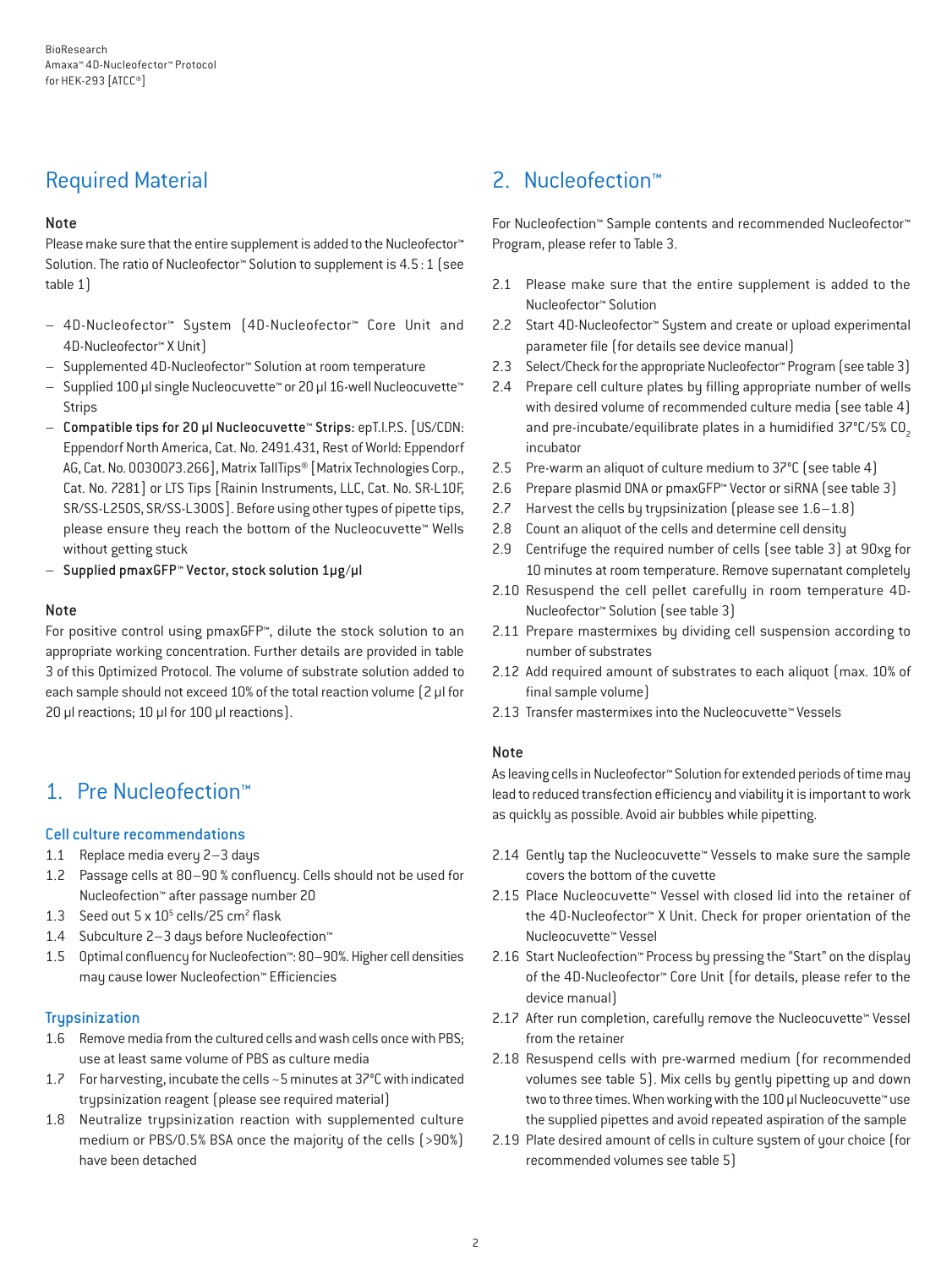### 3. Post Nucleofection™

3.1 Incubate the cells in humidified 37°C/5% CO<sub>2</sub> incubator until analysis. Gene expression or down regulation, respectively, is often detectable after only 4–8 hours

### Additional Information

For an up-to-date list of all Nucleofector™ References, please refer to: www.lonza.com/nucleofection-citations

For more technical assistance, contact our Scientific Support Team:

#### USA /Canada

Phone: 800 521 0390 (toll-free) Fax: 301 845 8338 E-mail: scientific.support@lonza.com

#### Europe and Rest of World

Phone: +49 221 99199 400 Fax: +49 221 99199 499 E-mail: scientific.support.eu@lonza.com

#### Lonza Cologne GmbH 50829 Cologne, Germany

Please note that the Amaxa™ Nucleofector™ Technology is not intended to be used for diagnostic purposes or for testing or treatment in humans.

The Nucleofector™ Technology, comprising Nucleofection™ Process, Nucleofector™ Device, Nucleofector™ Solutions, Nucleofector™ 96-well Shuttle™ System and 96-well Nucleocuvette™ plates and modules is covered by patent and/or patent-pending rights owned by Lonza Cologne AG.

Amaxa, Nucleofector, Nucleofection, 4D-Nucleofector, Nucleocuvette and maxGFP are registered trademarks of the Lonza Cologne AG in Germany and/or U.S. and/or other countries.

ATCC® and the ATCC Catalog Marks are trademarks of ATCC.

TallTips are a registered trademark of Matrix Technologies Corporation.

Other product and company names mentioned herein are the trademarks of their respective owners.

This kit contains a proprietary nucleic acid coding for a proprietary copepod fluorescent protein intended to be used as a positive control with this Lonza product only. Any use of the proprietary nucleic acid or protein other than as a positive control with this Lonza product is strictly prohibited. USE IN ANY OTHER APPLICATION REQUIRES A LICENSE FROM EVROGEN. To obtain such a license, please contact Evrogen at license@evrogen.com.

The CMV promoter is covered under U.S. Patents 5,168,062 and 5,385,839 and its use is permitted for research purposes only. Any other use of the CMV promoter requires a license from the University of Iowa Research Foundation, 214 Technology Innovation Center, Iowa City, IA 52242.

The use of this product in conjunction with materials or methods of third parties may require a license by a third party. User shall be fully responsible for determining whether and from which third party it requires such license and for the obtainment of such license.

No statement is intended or should be construed as a recommendation to infringe any existing patent.

© Copyright 2010, Lonza Cologne GmbH. All rights reserved.